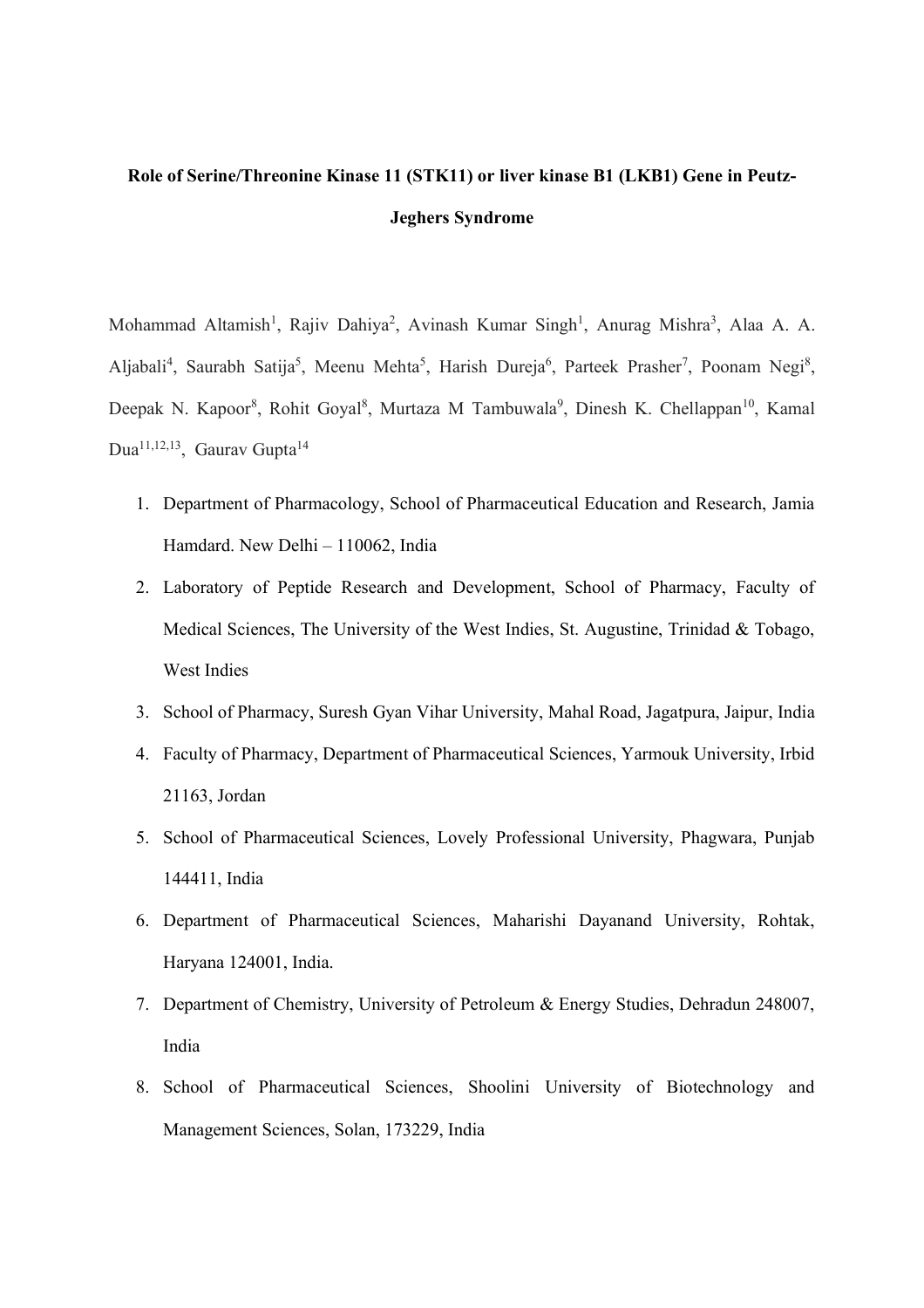- 9. School of Pharmacy and Pharmaceutical Sciences, Ulster University, Coleraine, County, Londonderry, BT52 1SA, Northern Ireland, United Kingdom
- 10. Department of Life Sciences, School of Pharmacy, International Medical University, Bukit Jalil, Kuala Lumpur, Malaysia 57000
- 11. Centre for Inflammation, Centenary Institute, Sydney, NSW 2050, Australia.
- 12. Priority Research Centre for Healthy Lungs, Hunter Medical Research Institute (HMRI) & School of Biomedical Sciences and Pharmacy, The University of Newcastle (UoN), Callaghan, NSW 2308, Australia.
- 13. Discipline of Pharmacy, Graduate School of Health, University of Technology Sydney (UTS), Ultimo, NSW 2007, Australia.

**Corresponding Author:** Gaurav Gupta, School of Pharmacy, Suresh Gyan Vihar University, Mahal Road, Jagatpura, Jaipur, India.

Email id: gauravpharma25@gmail.com

#### **Abstract**

Peutz-Jeghers syndrome (PJS) is a well-described inherited syndrome, characterized by the development of gastrointestinal polyps, and characteristic mucocutaneous freckling. PJS, an autosomal prevailing disease due to genetic mutation on chromosome 19p, manifested by restricted mucocutaneous melanosis in association with gastrointestinal (GI) polyposis. The gene for PJS has recently been shown to be a serine/threonine kinase, known as LKB1 or STK11, which maps to chromosome subband 19p13.3. This gene has a putative coding region of 1302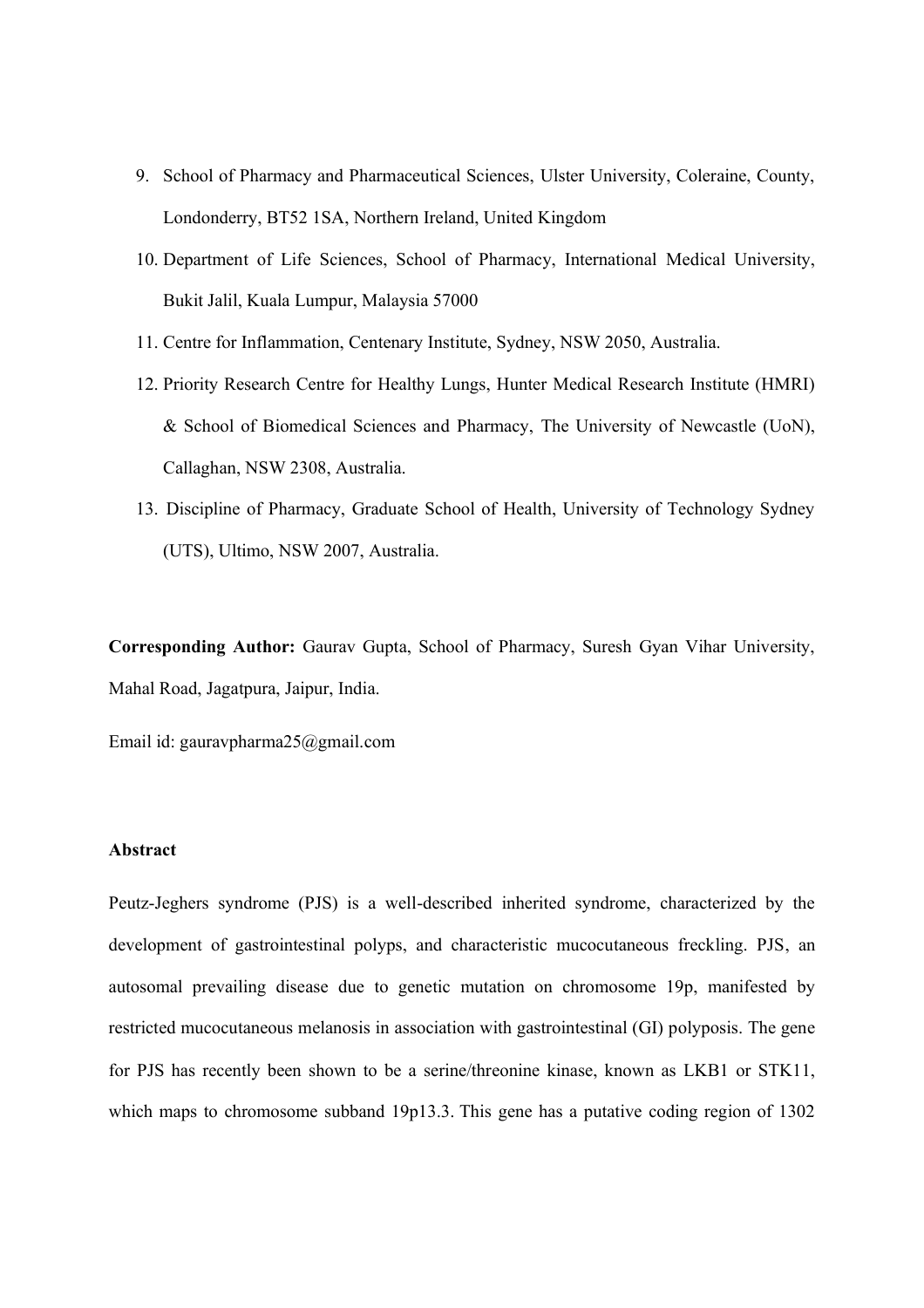bp, divided into nine exons, and acts as a tumour suppressor in the hamartomatous polyps of PJS patients and in the other neoplasms which develop in PJS patients. It is probable that these neoplasms develop from hamartomas, but remains possible that the LKB1 or STK11 locus plays a role in a different genetic pathway of tumour growth in the cancers of PJS patients. This article has focused on role of LKB1 or STK11 gene expression in PJS and related cancers.

**Keywords:** Peutz-Jeghers syndrome; LKB1; STK11; gastrointestinal polyps; gene expression

### **Introduction**

Peutz-Jeghers syndrome (PJS) is characterized by a specific type of hamartomatous polyp of the gastrointestinal tract, and by freckling of the lips, buccal mucosa, and other sites. PJS often presents in the first decade of life with pigmentation (usually in a familial context) or with complications of small bowel polyps, such as obstruction or intussusception. Older PJS patients have an increased risk of neoplasia of multiple sites, predominantly the colon, breast, stomach, ovary, uterus, and pancreas. This risk may approach a 20-fold increase over the general population if all organs are considered, although the increased risk for any particular site is necessarily more modest. About three quarters of PJS cases occur in families, with the remainder resulting from new mutations or low penetrance variants  $1, 2$ .

The gene for PJS has recently been shown to be a serine/threonine kinase, known as LKB1 or STK11, which maps to chromosome subband 19p13.3. This gene has a putative coding region of 1302 bp, divided into nine exons, and acts as a tumour suppressor in the hamartomatous polyps of PJS patients and in the other neoplasms which develop in PJS patients. It is probable that these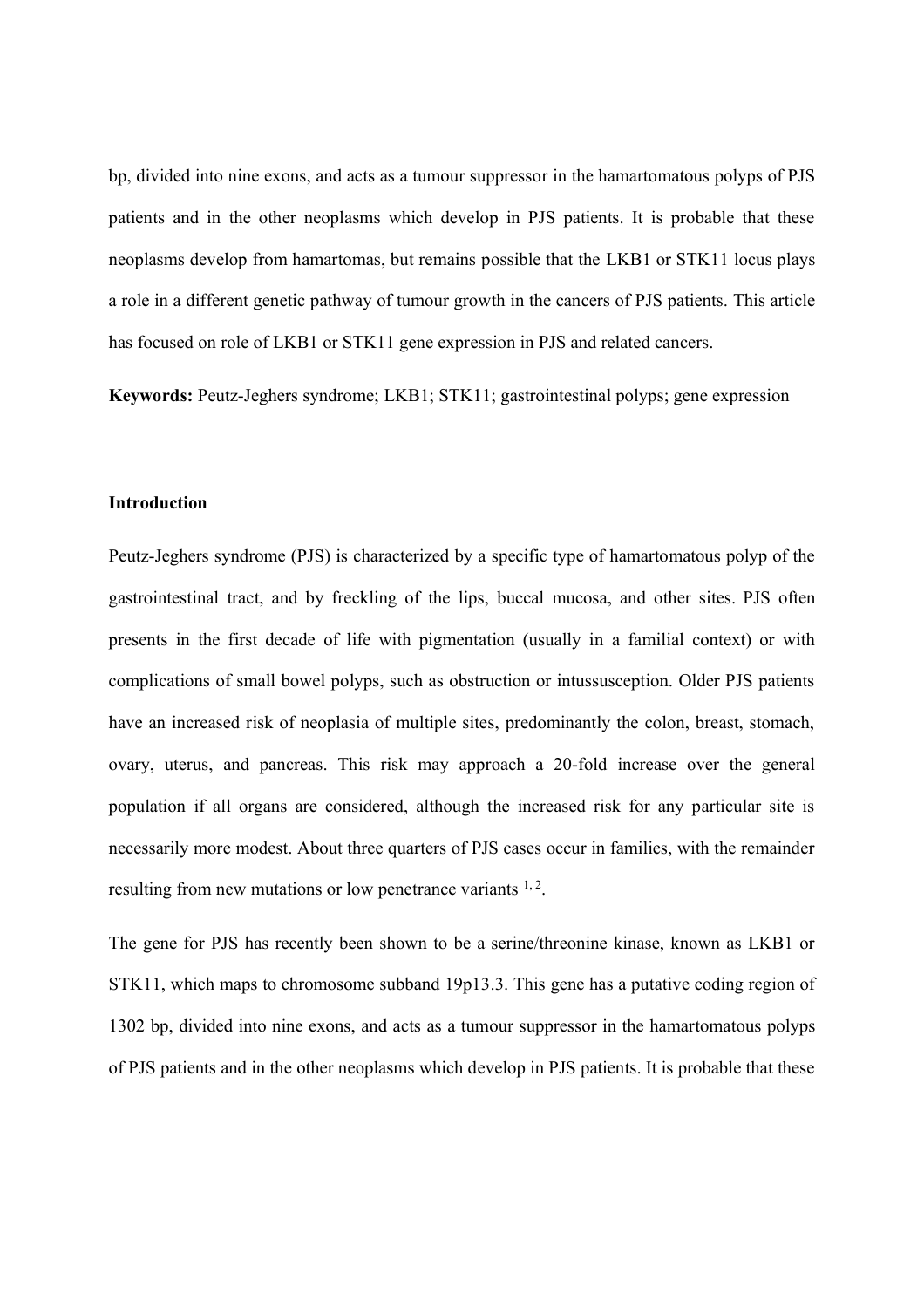neoplasms develop from hamartomas, but remains possible that the LKB1 locus plays a role in a different genetic pathway of tumour growth in the cancers of PJS patients  $3, 4$ .

Previous studies have found germline LKB1 mutations in 50-75% of Peutz-Jeghers patients using genomic DNA or cDNA sequencing as a primary screen. Most of these mutations are frameshifts or nonsense changes and thus result in a truncated protein. In frame deletions or missense mutations occur less frequently, generally at conserved amino acids in the kinase core (codons 50-337). Although data are currently insufficient for a formal analysis, the germline mutations of Peutz-Jeghers patients appear to occur throughout the gene, but with a possible bias towards exons 1 and 6. Most studies have reported few somatic LKB1 mutations in sporadic cancers, despite screening tumours from most of the sites (colon, breast, testis, ovary, and pancreas) at which PJS patients have an excess of cancers. One study has, however, found a high frequency of missense LKB1 mutations in left sided sporadic colon cancers. In addition, one somatic mutation with convincing pathogenic effects has been reported in a sporadic testicular cancer and two mutations have been found in malignant melanoma. There is some evidence of a second, minor PJS locus not on 19p13.3 and, although its existence remains unproven, it may explain why mutation screening does not detect a higher frequency of LKB1 mutations in PJS patients <sup>5-8</sup>.

#### **Genetic defects in Peutz-Jeghers syndrome**

Mucocutaneous melanosis associated with PJS is autosomal disorder and in 1997 it was discovered that expression of it related to chromosome 19p13.3. However, further research findings by two-research groups revealed the involvement of LKB1 (liver kinase B1) gene mutation (also recognised as STK11 [serine/threonine kinase 11] gene) on expression of mucocutaneous melanosis. A 30%–70% of PJS sporadic cases associated with STK11/LKB1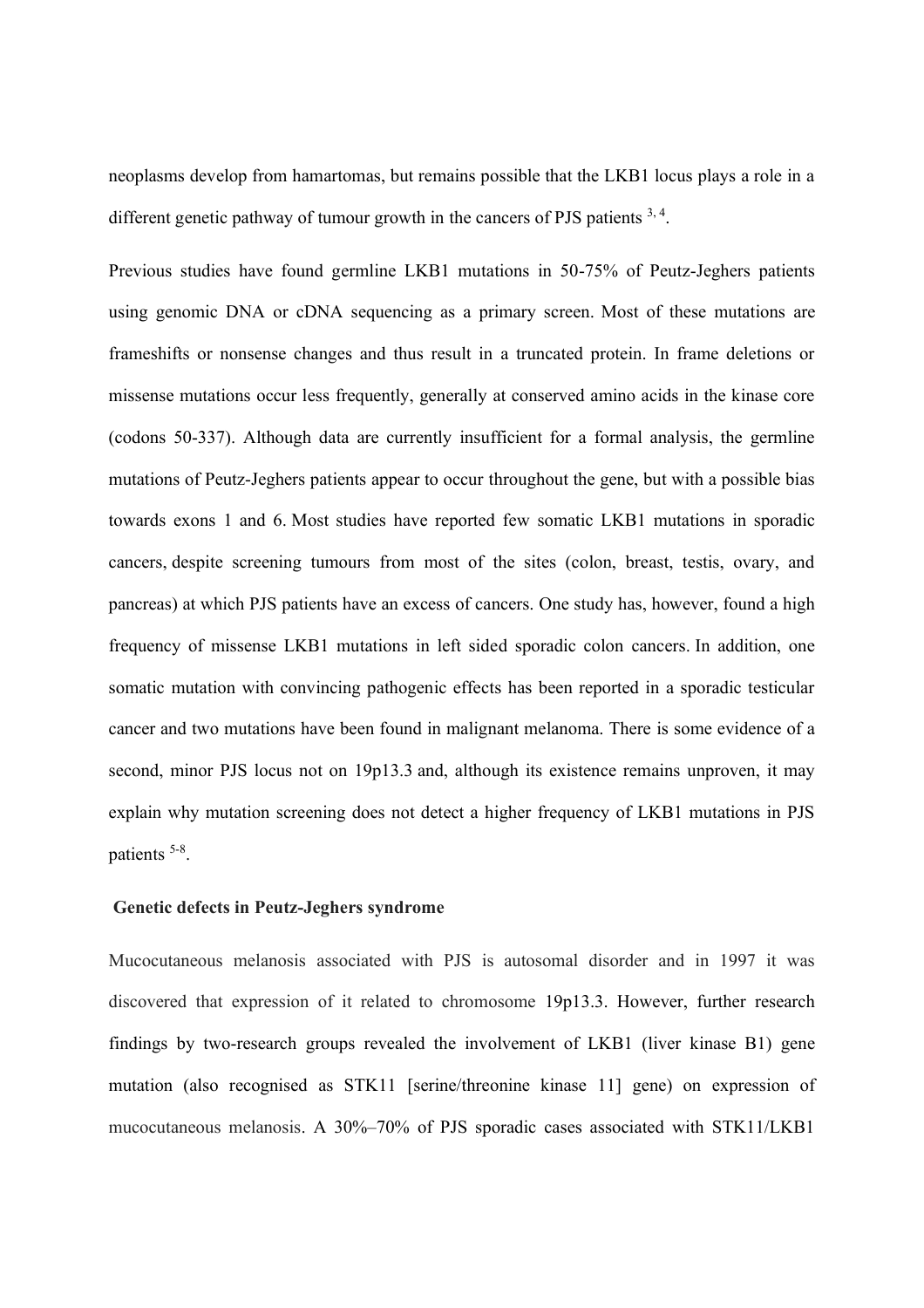gene mutation, however, the rate of spontaneous mutation in mucocutaneous melanosis is under investigation <sup>9, 10</sup>. The main setback in identification of STK11/LKB1 gene in mucocutaneous melanosis patients is genetic mosaicism, lack of effective molecular techniques PJS loci, etc.. Later some studies on PJS revealed the link of loci on chromosome 16q and19q for expression of mucocutaneous melanosis. These mutations on PJS leads to null alleles by nonsense insertion, deletion and rearrangement  $^{11, 12}$ .

Additionally, Hemminki and team revealed the involvement of STK11 gene mutation in almost 90% of PJS patients by DNA and mRNA direct sequencing method. On the other hand, germline mutations were simultaneously investigated by multiplex ligation dependent probe amplification and direct sequencing method, where the results detects 80 to 94% of germline mutations in PJS patients. PJS polyps showed loss of heterozygosity at 19p13.3. SKT11 also act as a tumor suppressor gene, which is almost 23 kb in length along with 433 amino acid and nine-axon. Further investigation on function and activity of SKT11 is still ongoing. The expression of serine-threonine kinase is wide in fetal tissue and adult. In short, G1 cell-cycle arrest, p53 mediated apoptosis and WAF1 signalling is mediated by STK11 and plays important role in regulation of Wnt signalling pathway and cell polarity. Moreover, it is also take part in cell homeostasis and metabolism, and also act as a upstream regulator of adenosine monophosphate activated protein kinase and control tuberous sclerosis complex pathway along with negative regulation of mammalian target of rapamycin pathway 13-15. Mammalian target of rapamycin pathway is final common pathway and also can be downregulated by other hamartomatous polyposis syndromes triggered by SMAD4, germline PTEN and BMPR1A mutations.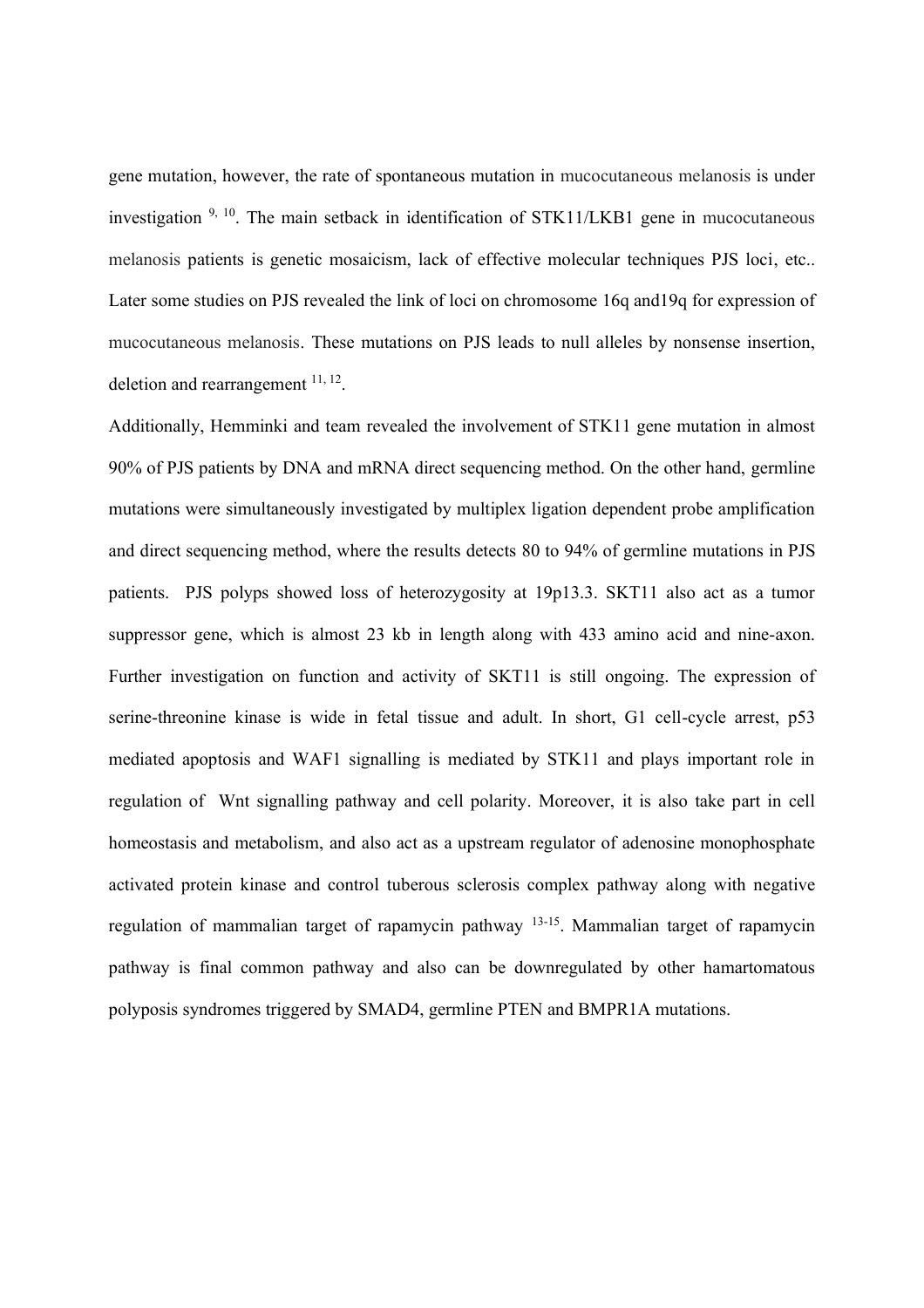Abundance of COX-2 also noticed in case of cancer and PJS polyps, can target for modulation of PJS. Additionally, role of MYH11 gene mutation in 25 STK11mutation negative patients having PJS phenotype were examined <sup>16-18</sup>. One patient was found with MYH11 mutation; however, this mutation was modest relevance. Until now, no confirmed gene was found for mucocutaneous melanosis cases without detectable STK11 mutation 19, 20.

#### **Correlation between genotype and phenotype**

Various researchers around the world investigated correlation between phenotype and genotype in PJS. Amos *et al* found out that persons with other mutation in STK11 have early onset of PJS symptoms compared to person with missense mutations. On the other hand, Schumacher *et al* proposed that in-frame mutation in ATP binding, catalysis (IeVIA) and encoding protein domain were hardly related to cancer; however, missense mutation in the part of encoding protein domain gene and C terminus were more likely associated with malignancies. They also suggested that truncating mutations predominantly found in breast carcinoma. Moreover, Mehenni *et al* proposed mutations in exon 6 of the STK11 associated with the higher risk of cancer following investigating on 49 PJS family with mutations  $2^{1, 22}$ . Although, it is difficult to draw final conclusion from these studies with small numbers of patients. Majority of these studies was carried out in western European populations, whereas, in one of the studies in American PJS patients illustrated the involvement of exon 6 (c.811 813delAG) and exon 2 (c.350  $351$ insT) mutation of STK11gene in PJS  $^{17, 23, 24}$ . STK11 mutation were analysed in 240 PJS patients and families and no difference was observed neither in truncating and missense mutations in individual, nor in sporadic and familial cases. However, mutation in exon 3 of the gene was found to cause higher risk of cancer in individual. Continuation of this study, Hearle *et*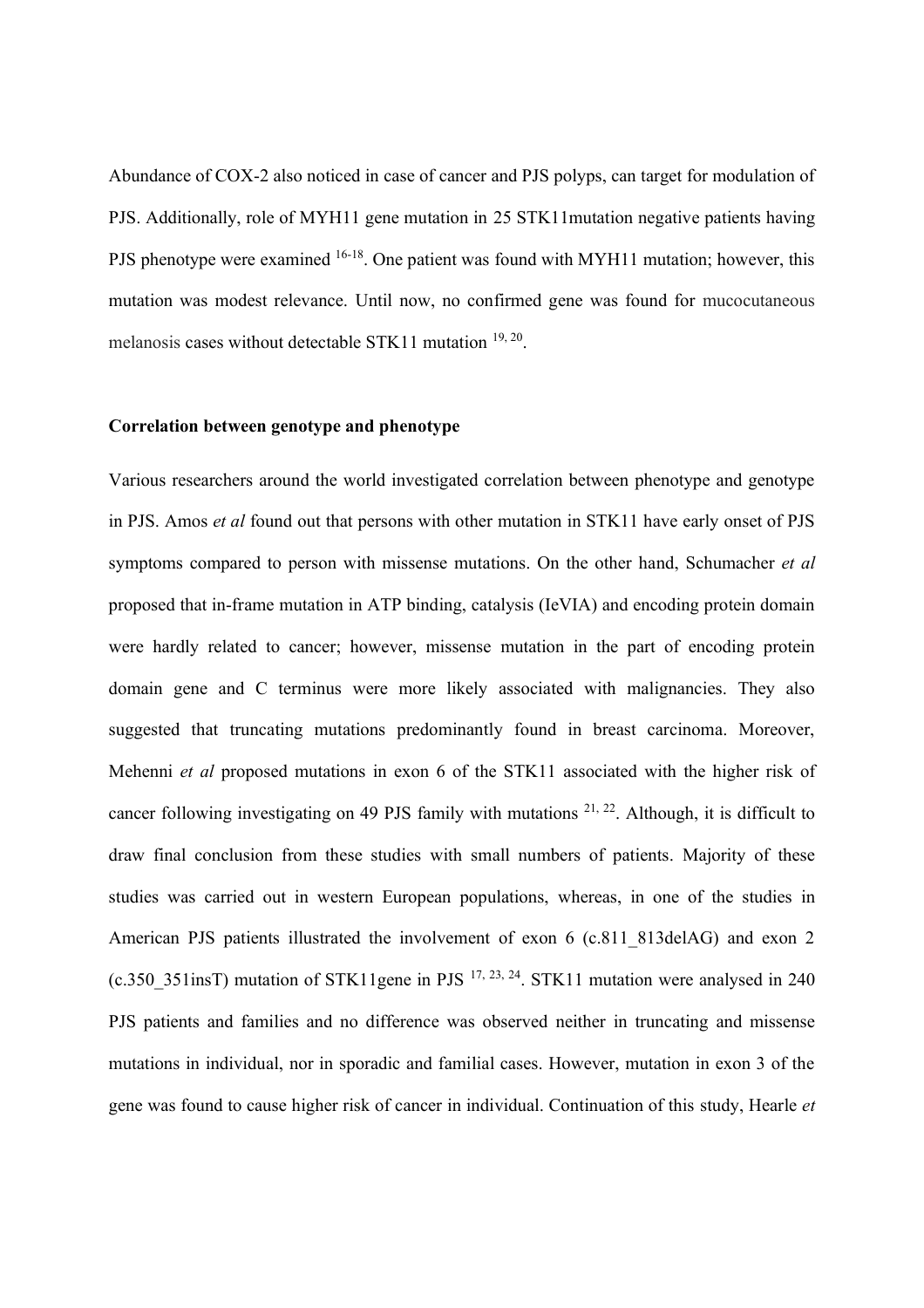*al* analysed 419 patient in which 297 patients were document for mutations and concluded that site and type of mutation did not affect the cancer risk in individual. In summary, no significant differences was observed in PJS patients without mutation and patients with STK11 mutation. Moreover, no correlation has been observed in genotype and phenotype of the patients <sup>25-27</sup>.

#### **Clinical Characteristics of PJS**

A disease resembling PJS was described by Peutz in 1921 and by Jeghers et al in 1949. The pathology of PJS is considered to be hamartomatous, since PJS polyps are not cancerous and their histology is similar to the normal mucosal structure. A more accurate description of the lesions is hyperplasia of the lacunar epithelium. However, the morphology differs from that of a general hyperplastic polyp. The gland opening is dilated toward the outer side due to the hyperplastic mucoepithelium and muscular fibers overgrow in a dendritic pattern along the epithelium. These changes are preceded by epithelial hyperplasia. Adjacent lamina muscularis mucosae are believed to bend and fuse to give the characteristic appearance and small lesions undergo hyperplastic changes  $^{28, 29}$ .

Clinically, PJS is characterized by the development of abdominal symptoms, including pain, ileus and gastrointestinal hemorrhage, which occur with an increase in the number and size of the gastrointestinal polyps. The incidence of PJS is secondary to that of familial adenomatous polyposis among the types of hereditary gastrointestinal polyposis. Malignant and benign tumor complications may occur in PJS, with studies indicating that malignant tumors develop in approximately half of patients by the age of 57 years  $30-32$ . The incidence of digestive organ malignant tumors is highest in the colorectum, followed by the stomach, small intestine, duodenum and pancreas. In regions other than the digestive organs, the incidence is reported to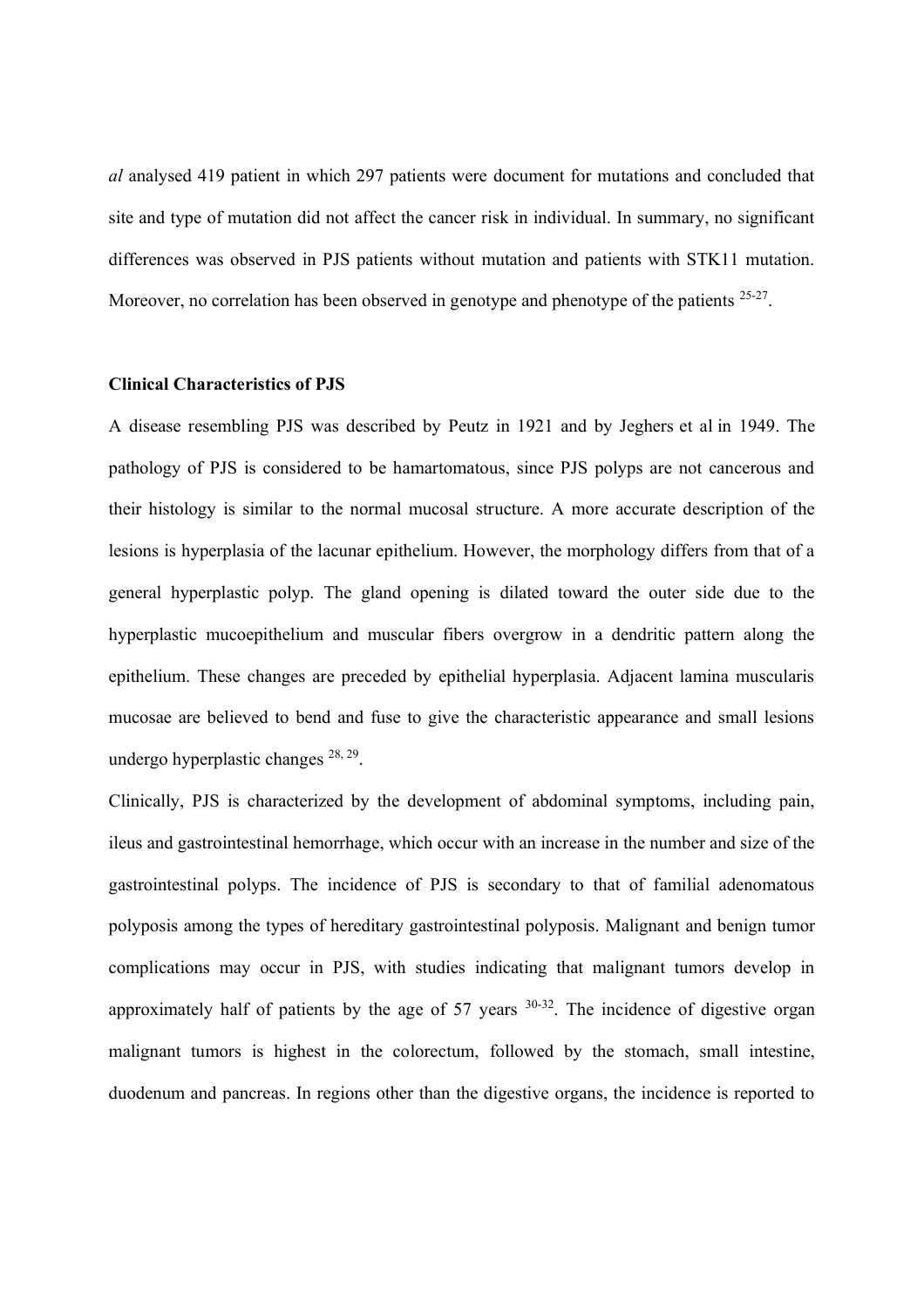be highest in the uterine cervix, followed by the lung and ovary in female PJS patient. Associations with ovarian SCTAT and uterine cervical LEGH and MDA have been highlighted in the field of gynecology, and an association with endometrial cancer has recently gained interest based on case reports and genetic studies 33-36.

#### **Associated cancer risk with PJS**

PJS association with cancer and involvement of PJS polyp in cancer development is still controversial. Hypothesis of hamartoma adenoma carcinoma pathway was supported by presence of adenomatous foci in polyp of PJS and also describe possible rising of cancer from polyp. Some researchers proposed that PJS polyp is not having malignant potency and thus, cancer transformation of polyp is rarely ensued 37-39. Moreover, PJS polyp found to be polyclonal and actually a form of abnormal mucosal prolapse arises due mutation in STK11 gene leads to change in cellular polarity, it is not a type of true hamartoma. As there is no involvement of PJS polyp in cancer, so background of cancer development may have associated with mucosal instability, through neoplastic pathways 40-42. On the basis of several molecular genetics and epidemiological studies, it was suggested the PJS patients have higher risk of many cancer. It was evident from the literature that multiple studies have been performed on individual groups, however, it is difficult to conclude the cancer risk association with PJS due to publication bias and ascertainment of these studies <sup>43-45</sup>. In this regard, meta-analysis was performed by Giardiello *et al* on six studies with total 210 patients. Similarly, as stated above 419 patients with PJS was assessed by Hearle and team to generate comprehensive data for cancer risk association with PJS. As per findings, out of 419, 297 patients were documented to have STK11 mutations and 23% of them developed cancer. From these studies, it was proposed that breast cancer and luminal GI cancers is most common cancer associated with it, followed by pancreatic cancer 46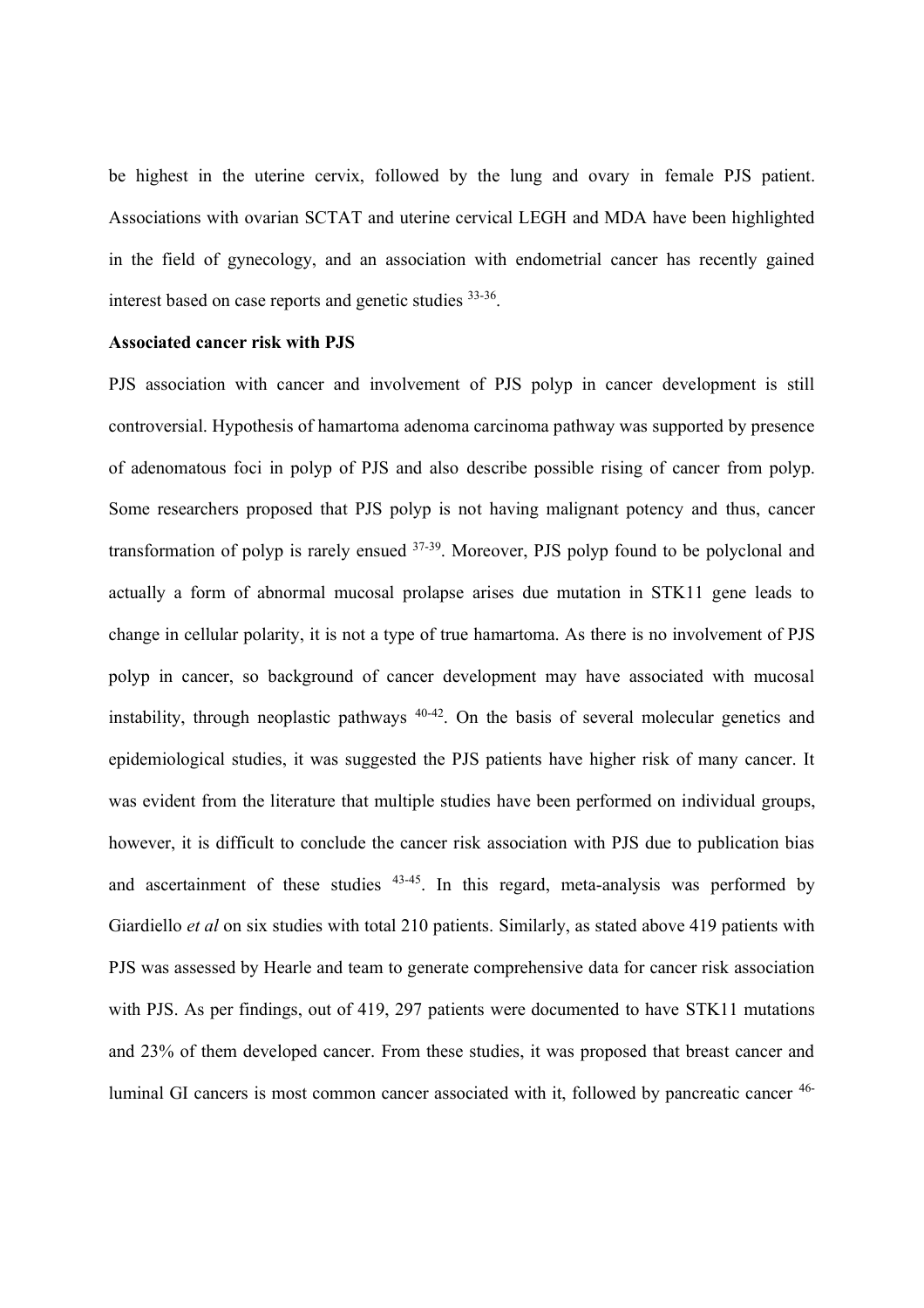48. Hearle and team reported the higher risk of cancer after the age of 50. Recently, Mehenni *et al* investigated 76 males and 73 females with STK11 mutation and on contrary to the above study report, they reported only one breast cancer. Although the reason of this discrepancy in observation in these studies are still in question. Else the luminal GI cancer predominance and more risk after age of 50 was established by these study 49-51. Alternately, Young *et al* investigated occurrence of rare sex cord tumour in PJS. They found that out of 74 patients with sex cord ovarian tumors with annular tubules, 27 were documented with PJS and all were benign, calcified and multifocal. Four affected patients had adenoma malignum and twelve have hyper-oestrogen syndrome <sup>52-54</sup>. Additionally, Dozois and team reviewed 115 female PJS cases from literature and found 16 cases of ovarian tumors at the age from 4.5 to 60 years. Moreover, five cystadenomas, five granulosa cell tumours, four non-neoplastic cysts, one dysgerminoma and one Brenner tumor were diagnosed. A case of broncho-alveolar cancer was reported by Von Herbay to show association of cancer with PJS <sup>55-57</sup>. Obtained reports in this field demonstrated several controversial theories relating development of PJS and cancer, however majority of incidences are focusing on hamartoma polyposis in the GI tract, no correlation evidenced on mucocutaneous melanosis with any incidence of cancer. Connecting section of the article will bring available possibilities in the management of these mucocutaneous melanosis in PJS <sup>58-60</sup>.

#### **STK11/LKB1 and PJS**

The gene that is responsible for causing PJS is the tumor suppressor gene, STK11/LKB1, which is located on the short arm of chromosome 19 (19p13.3). The gene is 23 kb in size and is comprised of nine coding exons and one non-coding exon. The gene encodes a serine threonine kinase containing 433 amino acids. The mRNA is 3.0–3.3 kb in size and is expressed in almost all human tissues. Germline mutations of STK11/LKB1 are observed in more than half of PJS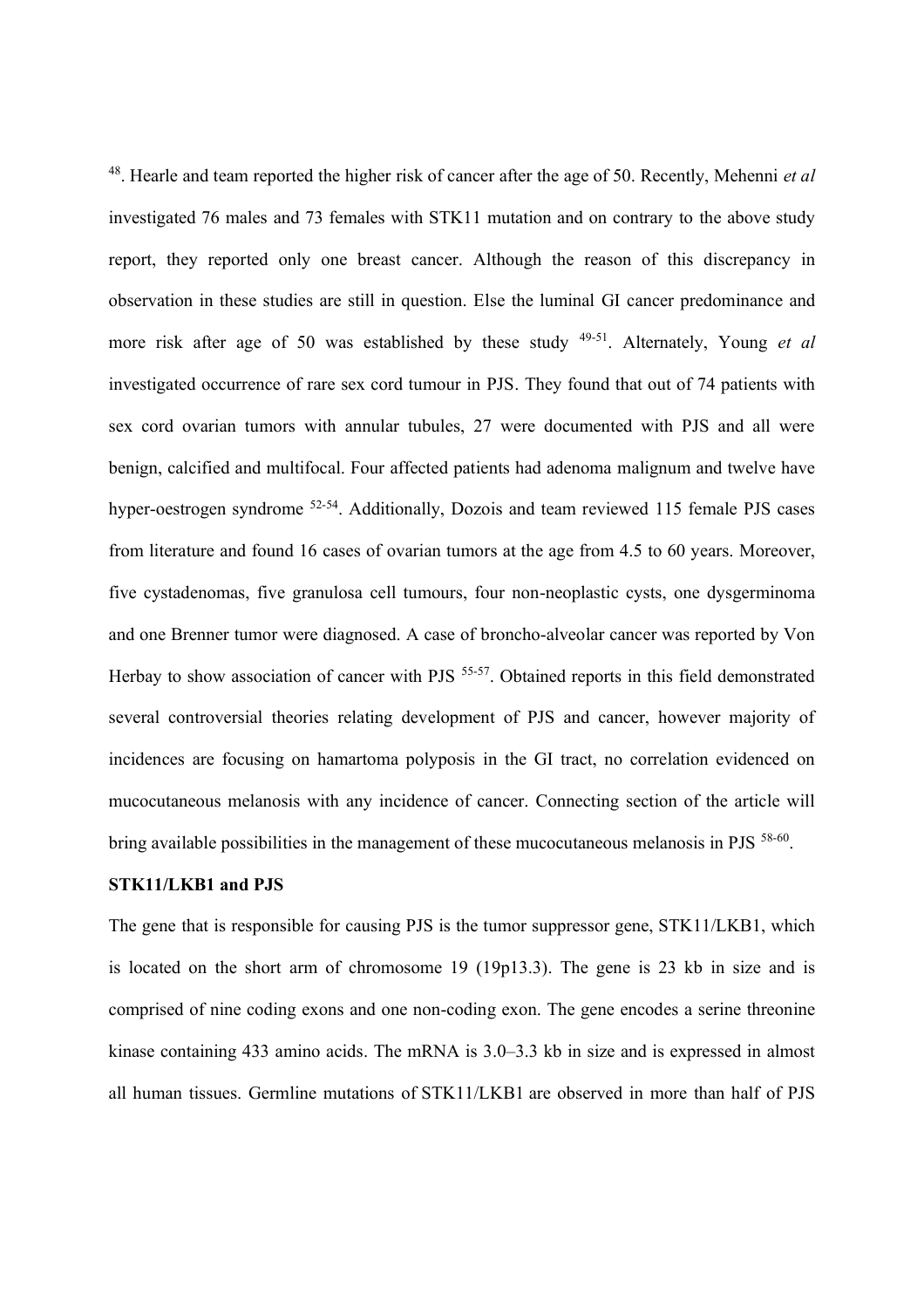patients. However, the somatic development of PJS in patients with no familial medical history and cases without a mutation in STK11/LKB1 have also been described 61-63.

In 1997, Hemminki et al identified the responsible gene region in PJS to be near the chromosome 19 short arm marker using a linkage analysis of families with PJS. Amos et al confirmed this finding. The STK11 gene was known to be present on chromosome 19 and Yoon et al subsequently identified a number of mutation types in this gene, including missense, frame shift, nonsense and splicing site mutations, in 10 PJS patients using polymerase chain reactionsingle strand conformation polymorphism <sup>57, 64, 65</sup>. Germline mutations were present in five of these patients. Tseng et al analyzed STK11 mRNA expression in twin sisters with PJS with the same allele using PCR and revealed that STK11 gene expression was absent in the two subjects. These results suggest that STK11 on chromosome 19 is responsible for PJS and that a mutation or decreased expression of STK11 is the cause of the disease <sup>66-68</sup>.

The protein product of STK11 is involved in cellular energy metabolism, cell proliferation, cell polarity, p53-dependent apoptosis, the regulation of VEGF and Wnt signal transduction. LOH due to a mutation, including a deletion in the normal allele, in addition to the germline STK11 mutation, results in gastrointestinal polyposis and cancerization of other organs, which are common clinical features of PSJ  $^{69, 70}$ .

As noted previously, Yoon et al identified germline mutations in five of 10 PJS patients, which suggests other developmental mechanisms in the remaining five patients, based on STK11 gene mutation-induced development (somatic case) and the association with other genes. Several studies have suggested the presence of a gene that is associated with PJS other than STK11. In an investigation of 21 PJS patients from 13 families, Papp et al identified that 8 (62%) of the 13 cases of PJS had familial medical histories and that the remaining five cases (38%) were due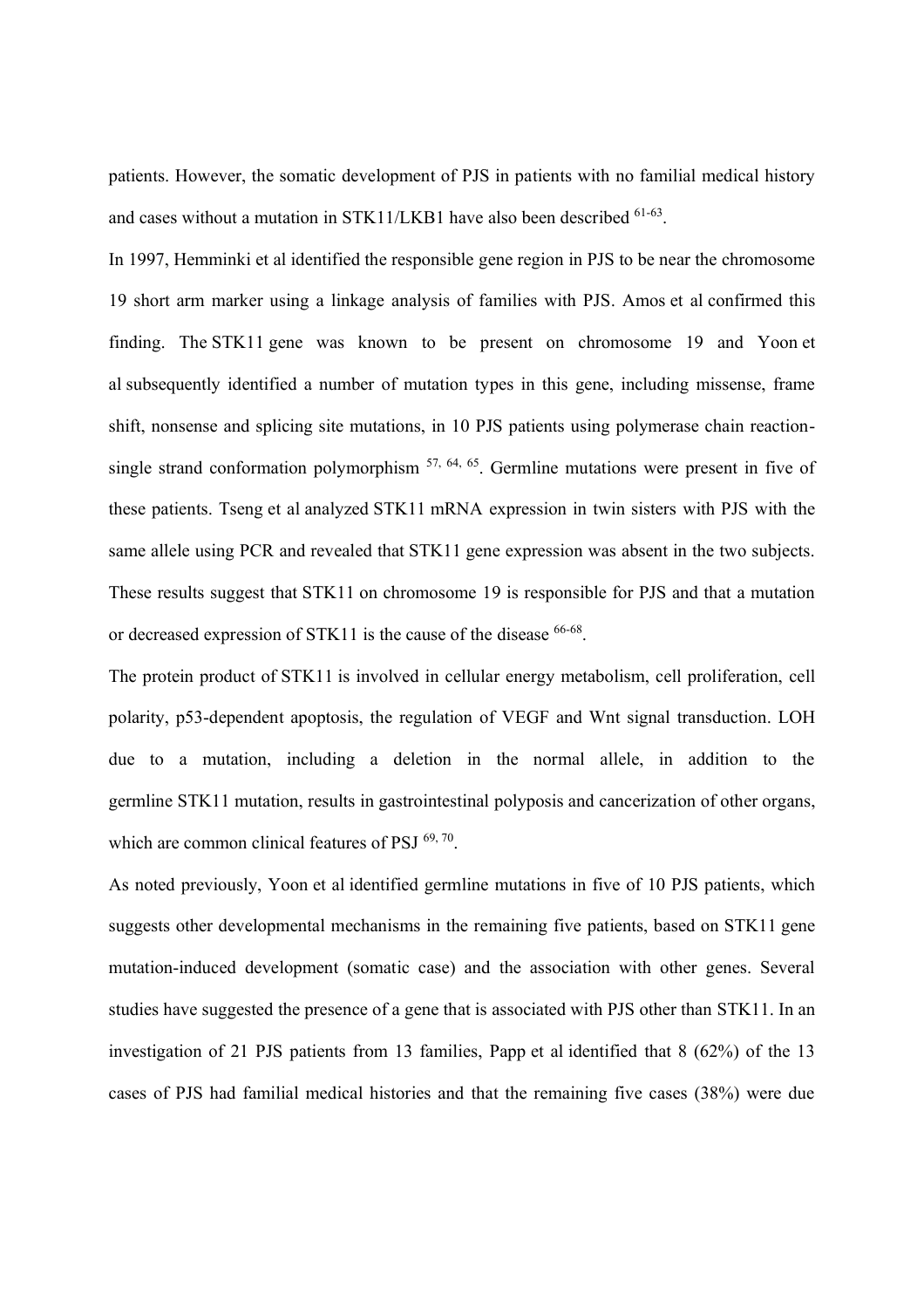to de novo mutations. Germline mutations were screened in the 21 patients and 13 pathogenic mutations of STK11 were identified <sup>71-73</sup>. Three of these were frameshift mutations, three were nonsense mutations, two were mutations of the splicing sequence and five were deletions of exons 1–7. This deletion was noted in five of the 13 families, showing a high frequency, and was also shown to affect two genes that were located upstream of the STK11 gene, SBNO2 and GPX4, which are considered to modify STK11. This finding suggests that an abnormality in the genes that modify STK11 function may promote the development of PJS, even in the absence of a mutation in STK11 itself <sup>74-77</sup>.

Souza et al initially reported a contiguous genetic syndrome in which a developmental disorder, heart malformation and facial dysplasia appear as phenotypes, in addition to the symptoms of PSJ. This syndrome is caused by a 19p13.3 chromosomal deletion of a region of  $\sim$ 1.1 Mb that includes STK11. Scollon et al also reported a syndrome with a similar gene deletion at a similar site, but the development of a cleft lip and gastrointestinal polyposis differed between the syndromes, suggesting that the phenotypes may vary, despite a common STK11 deletion between the two syndromes 78-80.

#### **Conclusion**

The frequency and type of SKT11/LKB1 gene inactivation unequivocally attests to its tumorsuppressor role in lung tumorigenesis and demonstrates its significance in cancer development in other circumstances that merely the cancer-prone PJS. In addition to PJS, the use of highly sensitive screenings for mutations and large deletions may reveal that SKT11/LKB1 gene alterations occur in a broad range of tumor types. Finally, the critical involvement of SKT11/LKB1 in energetic control checkpoints highlights the importance of these processes in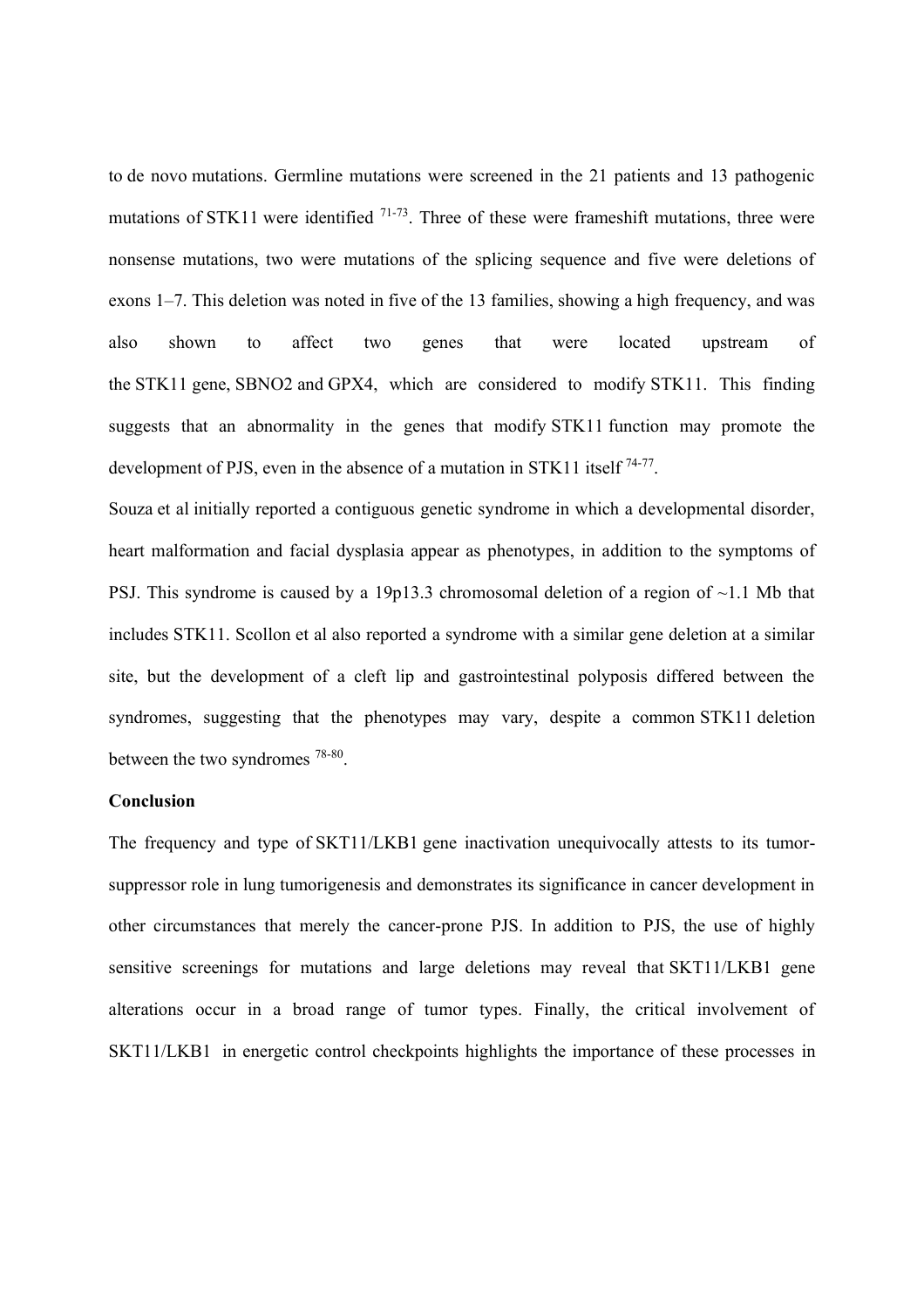PJS, carcinogenesis and provides novel potential targets for gene screening in tumors and for therapeutic intervention.

## **References**

1. Iwamuro M, Toyokawa T, Moritou Y, Matsueda K, Hori S, Yoshioka M, Tanaka T, Kawano S, Okada H. [Peutz-Jeghers syndrome and cancer:a retrospective study in 14 Japanese patients with Peutz-Jeghers syndrome]. Nihon Shokakibyo Gakkai zasshi = The Japanese journal of gastro-enterology. 2019;116(12):1015-21.

2. Jaegle WT, Keyser EA, Messersmith L, Brady RO, Miller C. Extraovarian sex cord tumor with annular tubules discovered arising from a leiomyoma. Gynecologic oncology reports. 2018;26:17-20. 3. Jedrzkiewicz J, Quencer K, Matynia AP, Morrow E, Pletneva M, Barraza G. Peutz-Jeghers Type

Polyp of the Appendix with Review of Literature. Case reports in pathology. 2019;2019:7584070.

4. Ji F, Sun C, Rizeq FK, Pu M, Yang H, Dong X, Wang Z, Chang W, Yang Z. PIGMENTED MACULES REMOVAL WITH COSMETIC TREATMENT MAY COVER UP PEUTZ-JEGHERS SYNDROME: A CASE REPORT. Gastroenterology nursing : the official journal of the Society of Gastroenterology Nurses and Associates. 2019;42(6):504-7.

5. Jia Y, Fu H, Li N, Kang Q, Sheng J. [Diagnosis and treatment for 46 cases of Peutz-Jeghers syndrome]. Zhong nan da xue xue bao Yi xue ban = Journal of Central South University Medical sciences. 2018;43(12):1323-7.

6. Jiang L, Jiao YF. [Clinicopathological features of non-neoplastic colorectal polyps]. Zhonghua bing li xue za zhi = Chinese journal of pathology. 2019;48(2):98-101.

7. Jiang YL, Zhao ZY, Li BR, Li J, Jin XW, Yu ED, Xu XD, Ning SB. Early screening the small bowel is key to protect Peutz-Jeghers syndrome patients from surgery: a novel mutation c.243delG in STK11 gene. BMC gastroenterology. 2019;19(1):70.

8. Jiang YL, Zhao ZY, Li BR, Wang H, Yu ED, Ning SB. STK11 gene analysis reveals a significant number of splice mutations in Chinese PJS patients. Cancer genetics. 2019;230:47-57.

9. Jiang YL, Zhao ZY, Li BR, Yang F, Li J, Jin XW, Wang H, Yu ED, Sun SH, Ning SB. The altered activity of P53 signaling pathway by STK11 gene mutations and its cancer phenotype in Peutz-Jeghers syndrome. BMC medical genetics. 2018;19(1):141.

10. Jonsson GG, Atladottir J. [Peutz-Jegher syndrome presenting with intussusception]. Laeknabladid. 2018;104(10):439-41.

11. Kadekar P, Chaouni R, Clark E, Kazanets A, Roy R. Genome-wide surveys reveal polarity and cytoskeletal regulators mediate LKB1-associated germline stem cell quiescence. BMC genomics. 2018;19(1):462.

12. Katabathina VS, Menias CO, Khanna L, Murphy L, Dasyam AK, Lubner MG, Prasad SR. Hereditary Gastrointestinal Cancer Syndromes: Role of Imaging in Screening, Diagnosis, and Management. Radiographics : a review publication of the Radiological Society of North America, Inc. 2019;39(5):1280- 301.

13. Khanna K, Khanna V, Bhatnagar V. Peutz-Jeghers syndrome: need for early screening. BMJ case reports. 2018;11(1).

14. Kidambi TD, Kohli DR, Samadder NJ, Singh A. Hereditary Polyposis Syndromes. Current treatment options in gastroenterology. 2019;17(4):650-65.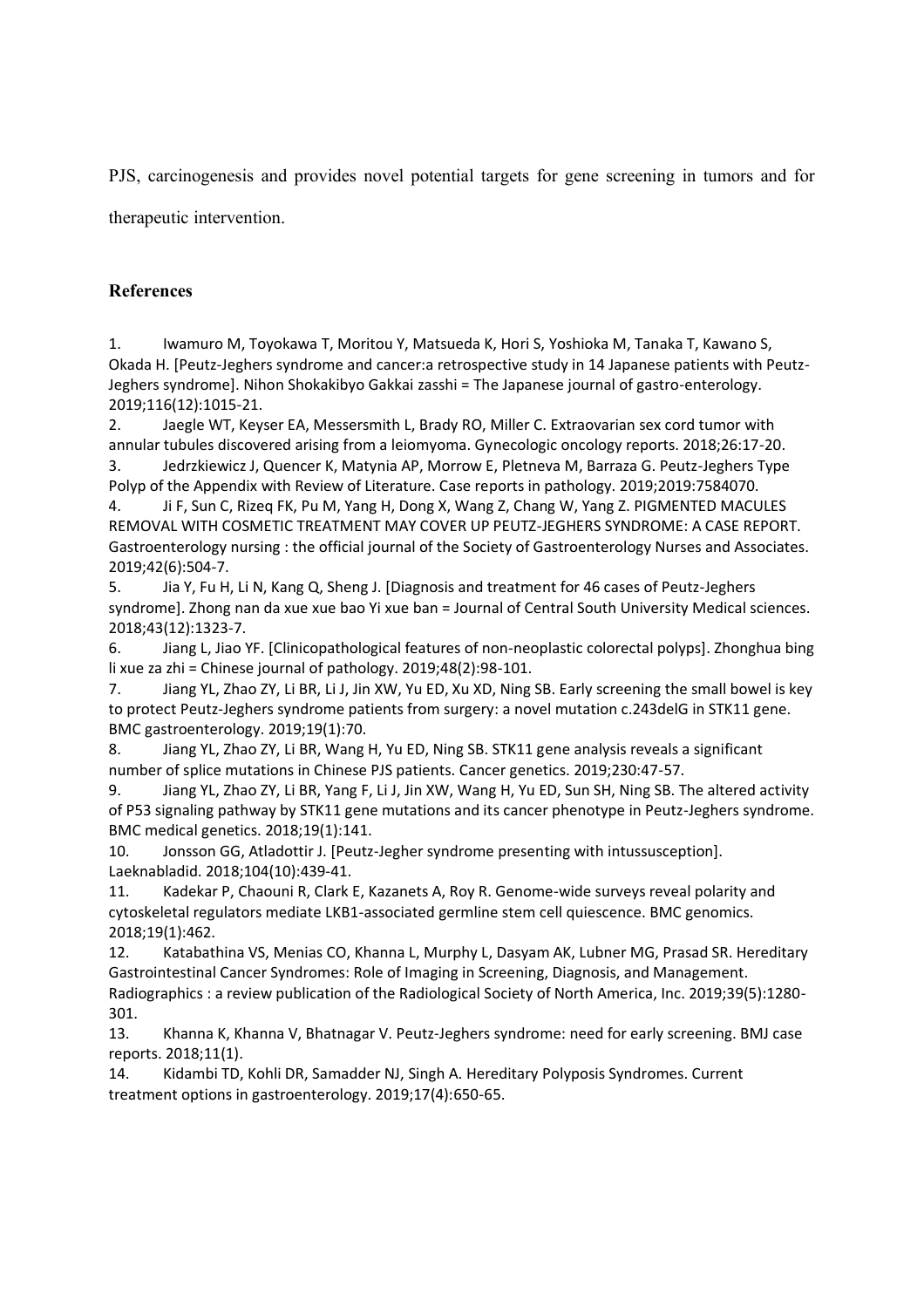15. Kim Y, Kim EY, Kim TJ, Lim KT, Lee KH, Chun Y, So KA. A rare case of gastric-type mucinous adenocarcinoma in a woman with Peutz-Jeghers syndrome. Obstetrics & gynecology science. 2019;62(6):474-7.

16. Tiwari J, Gupta G, de Jesus Andreoli Pinto T, Sharma R, Pabreja K, Matta Y, Arora N, Mishra A, Dua K. Role of microRNAs (miRNAs) in the pathophysiology of diabetes mellitus. Panminerva medica. 2018.

17. Wang B, Gupta G, Singh M, Veerabhadrappa KVS, Mishra A, Chinnaboina GK. Pharmacological evaluation of novel flavone from Morus alba in pentylenetetrazole-induced kindling and oxidative stress. Journal of Environmental Pathology, Toxicology and Oncology. 2018;37(1).

18. Yong DOC, Saker SR, Wadhwa R, Chellappan DK, Madheswaran T, Panneerselvam J, Tambuwala MM, Bakshi HA, Kumar P, Pillay V. Preparation, characterization and in-vitro efficacy of quercetin loaded liquid crystalline nanoparticles for the treatment of asthma. Journal of Drug Delivery Science and Technology. 2019;54:101297.

19. Kirakosyan E, Lokhmatov M. High-Tech Diagnostic Methods and Enteroscopic Treatment of Children with Peutz-Jeghers Syndrome. European journal of pediatric surgery : official journal of Austrian Association of Pediatric Surgery [et al] = Zeitschrift fur Kinderchirurgie. 2019.

20. Ko BM. [Small Bowel Tumors and Polyposis: How to Approach and Manage?]. The Korean journal of gastroenterology = Taehan Sohwagi Hakhoe chi. 2018;72(6):277-80.

21. Kumar S, Arora P, Goswami P. Recurrent intestinal obstruction in a patient of Peutz-Jeghers syndrome. Journal of cancer research and therapeutics. 2019;15(1):252-4.

22. Latchford A, Cohen S, Auth M, Scaillon M, Viala J, Daniels R, Talbotec C, Attard T, Durno C, Hyer W. Management of Peutz-Jeghers Syndrome in Children and Adolescents: A Position Paper From the ESPGHAN Polyposis Working Group. Journal of pediatric gastroenterology and nutrition. 2019;68(3):442- 52.

23. Sureka S, Gupta G, Agarwal M, Mishra A, K Singh S, P Singh R, Sah SK, de Jesus A Pinto T, Dua K. Formulation, in-vitro and ex-vivo evaluation of tretinoin loaded cubosomal gel for the treatment of acne. Recent patents on drug delivery & formulation. 2018;12(2):121-9.

24. Wadhwa R, Aggarwal T, Malyla V, Kumar N, Gupta G, Chellappan DK, Dureja H, Mehta M, Satija S, Gulati M. Identification of biomarkers and genetic approaches toward chronic obstructive pulmonary disease. Journal of cellular physiology. 2019.

25. Lee MH, Kim ES, Choi MC, Heo JH, Jang JH, Jung SG, Park H, Joo WD, Lee C, Lee JH. Minimal deviation adenocarcinoma (adenoma malignum) of the uterine cervix: clinicopathological analysis of 17 cases. Obstetrics & gynecology science. 2018;61(5):590-7.

26. Leung AKC, Lam JM, Leong KF, Sergi CM. Melanonychia striata: clarifying behind the Black Curtain. A review on clinical evaluation and management of the 21st century. International journal of dermatology. 2019;58(11):1239-45.

27. Li BR, Sun T, Li J, Zhang YS, Ning SB, Jin XW, Zhu M, Mao GP. Primary experience of small bowel polypectomy with balloon-assisted enteroscopy in young pediatric Peutz-Jeghers syndrome patients. European journal of pediatrics. 2019.

28. Li F, Mehta N, Liska D, Dionigi B, Kalady MF, Burke CA, Bhatt A. Combined endoscopic and surgical management of small-bowel polyposis in a patient with Peutz-Jeghers syndrome. Endoscopy. 2019.

29. Li M, Sun T, Jiang Y, Li J, Ning S, Zhou P. [Analysis of STK11 gene variants among 64 patients with Peutz-Jeghers syndrome]. Zhonghua yi xue yi chuan xue za zhi = Zhonghua yixue yichuanxue zazhi = Chinese journal of medical genetics. 2019;36(9):862-5.

30. Dua K, Gupta G, Chellapan DK, Bebawy M, Collet T. Nanoparticle-based therapies as a modality in treating wounds and preventing biofilm [Letter to the editor]. Panminerva Medica: A Journal on Internal Medicine. 2018;60(4):237-8.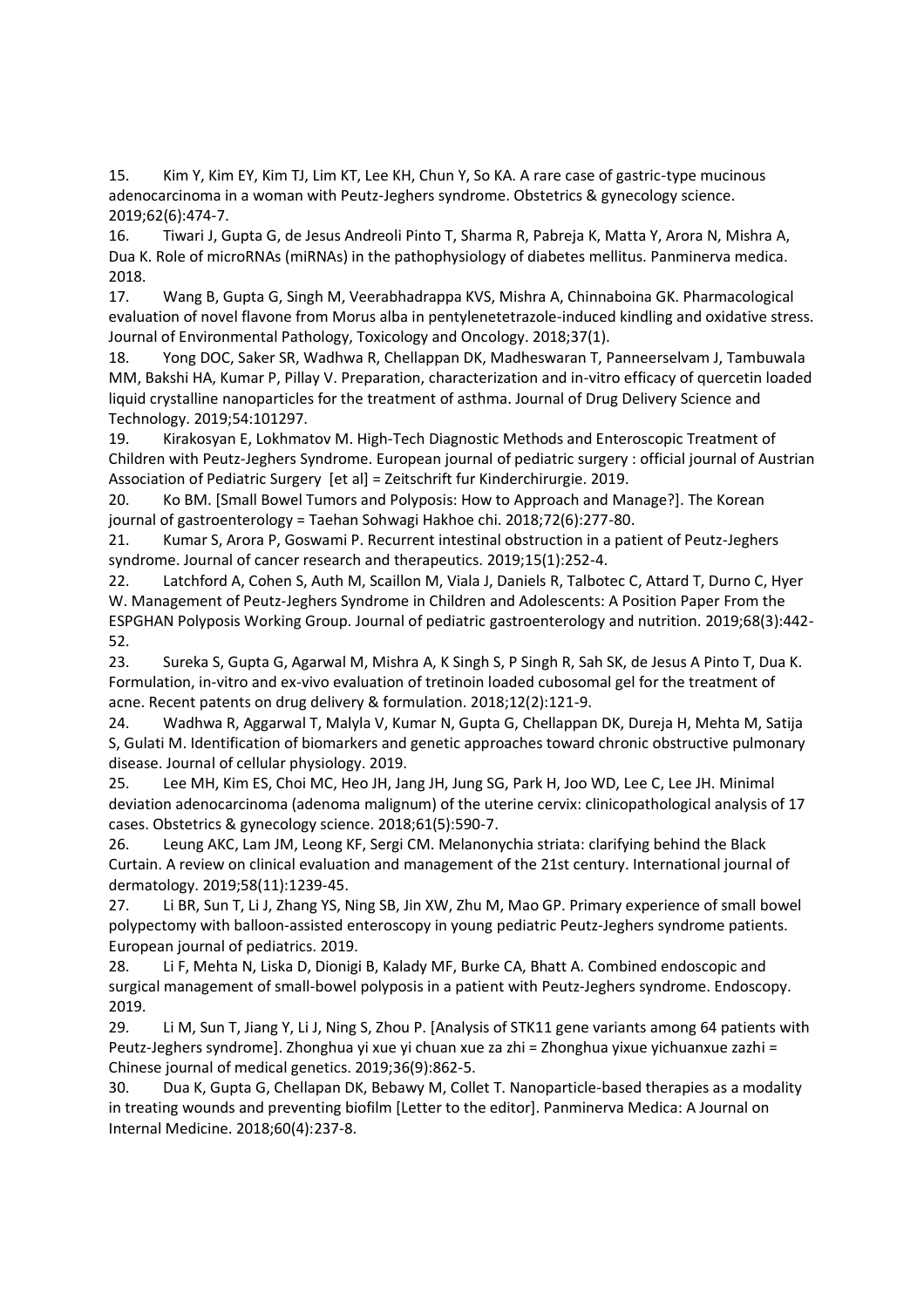31. Gautam RK, Gupta G, Sharma S, Hatware K, Patil K, Sharma K, Goyal S, Chellappan DK, Dua K. Rosmarinic acid attenuates inflammation in experimentally induced arthritis in Wistar rats, using Freund's complete adjuvant. International journal of rheumatic diseases. 2019.

32. Gupta G, Chellappan D, Mishra A, Malipeddi H, Dua K. A clinical update on metformin and lung cancer in diabetic patients. Panminerva medica. 2018;60(2):70-5.

33. Li Z, Song M, Jiang H, Zhou Y. Peutz-Jeghers syndrome complicated with intussusception in late pregnancy. The Lancet Oncology. 2019;20(12):e729.

34. Lipsa A, Kowtal P, Sarin R. Novel germline STK11 variants and breast cancer phenotype identified in an Indian cohort of Peutz-Jeghers syndrome. Human molecular genetics. 2019;28(11):1885-93.

35. Marginean CO, Melit LE, Patraulea F, Iunius S, Marginean MO. Early onset Peutz-Jeghers syndrome, the importance of appropriate diagnosis and follow-up: A case report. Medicine. 2019;98(27):e16381.

36. Matsubayashi H, Kiyozumi Y, Ishiwatari H, Uesaka K, Kikuyama M, Ono H. Surveillance of Individuals with a Family History of Pancreatic Cancer and Inherited Cancer Syndromes: A Strategy for Detecting Early Pancreatic Cancers. Diagnostics (Basel, Switzerland). 2019;9(4).

37. Samuel VP, Dahiya R, Singh Y, Gupta G, Sah SK, Gubbiyappa SK, Chellappan DK, Dua K. Metformin: A Salutary Candidate for Colorectal Cancer Treatment in Patients with Diabetes. Journal of Environmental Pathology, Toxicology and Oncology. 2019;38(2).

38. Singh Y, Gupta G, Sharma R, Matta Y, Mishra A, Pinto TdJA, Dua K. Embarking Effect of ACE2- Angiotensin 1–7/Mas Receptor Axis in Benign Prostate Hyperplasia. Critical Reviews™ in Eukaryotic Gene Expression. 2018;28(2).

39. Tiwari J, Bajpai K, Gupta G, Sharma R, Verma RK, Dua K. Tetrahydrocannabinol: a drug of interest. Panminerva medica. 2018;60(4):228.

40. Mettang T, Streit M. [Dermal Clues to Systemic Diseases]. Deutsche medizinische Wochenschrift (1946). 2018;143(23):1690-9.

41. Milicevic T, Zaja I, Tesanovic D, Radman M. Laugier-Hunziker syndrome in endocrine clinical practice. Endocrinology, diabetes & metabolism case reports. 2018;2018.

42. Mirkovic J, Dong F, Sholl LM, Garcia E, Lindeman N, MacConaill L, Crum CP, Nucci MR, McCluggage WG, Howitt BE. Targeted Genomic Profiling of Female Adnexal Tumors of Probable Wolffian Origin (FATWO). International journal of gynecological pathology : official journal of the International Society of Gynecological Pathologists. 2019;38(6):543-51.

43. Gupta G, Afzal M, David SR, Verma R, Candaswamy M, Anwar F. Anticonvulsant activity of Morus alba and its effect on brain gamma-aminobutyric acid level in rats. Pharmacognosy research. 2014;6(2):188.

44. Gupta G, Dua K. Rajendra Awasthi1, Satish Manchanda2, Poppy Das3, Vinodhini Velu3, Himaja Malipeddi3, Kavita Pabreja4, Terezinha DJA Pinto5. Engineering of Biomaterials for Drug Delivery Systems: Beyond Polyethylene Glycol. 2018:255.

45. Gupta G, Kazmi I, Afzal M, Rahman M, Saleem S, Ashraf MS, Khusroo MJ, Nazeer K, Ahmed S, Mujeeb M. Sedative, antiepileptic and antipsychotic effects of Viscum album L.(Loranthaceae) in mice and rats. Journal of ethnopharmacology. 2012;141(3):810-6.

46. Miyahara K, Tobe S, Shizuku T, Inamoto R, Katayama I. Colon cancer of Peutz-Jeghers syndrome with gallolyticus endocarditis. Clinical journal of gastroenterology. 2019.

47. Miyasako Y, Kuwai T, Imagawa H, Kohno H, Ishaq S. Underwater EMR with submucosal lift for a small intestinal polyp in a patient with Peutz-Jeghers syndrome. VideoGIE : an official video journal of the American Society for Gastrointestinal Endoscopy. 2018;3(4):119-20.

48. Mork M, Quesada PR, Bannon S, Montiel MF, Fleming JB, Lynch PM, Bhutani MS, Lee JH, McAllister F. Pancreatic Cancer Early Detection and Interception in an Atypical Case of Peutz-Jeghers Syndrome. Pancreas. 2019;48(4):e29-e30.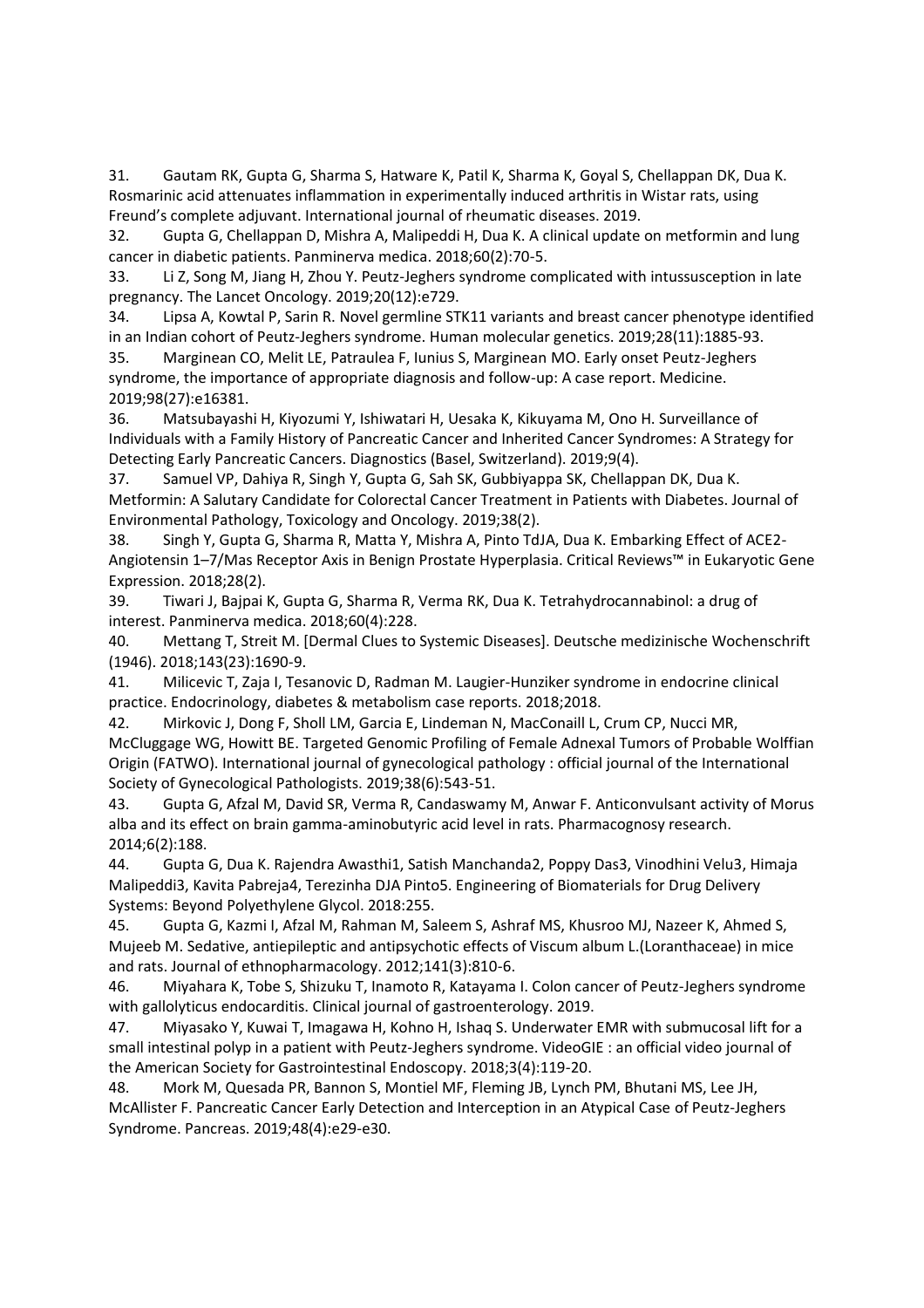49. Gupta G, Chellappan DK, Agarwal M, Ashwathanarayana M, Nammi S, Pabreja K, Dua K. Pharmacological evaluation of the recuperative effect of morusin against aluminium trichloride (AlCl3) induced memory impairment in rats. Central Nervous System Agents in Medicinal Chemistry (Formerly Current Medicinal Chemistry-Central Nervous System Agents). 2017;17(3):196-200.

50. Hansbro PM, Dua K. Rajendra Awasthi, Anurag Kumar Singh, Gaurav Mishra, Anand Maurya, Dinesh Kumar Chellappan, Gaurav Gupta. Circular RNAs: Biogenesis and Functions. 2018;1087:1.

51. Kazmi I, Gupta G, Afzal M, Anwar F. Anticonvulsant and depressant-like activity of ursolic acid stearoyl glucoside isolated from Lantana camara L.(verbanaceae). Asian Pacific Journal of Tropical Disease. 2012;2:S453-S6.

52. Nassif M, Gawrieh B, Abdo A, Alshehabi Z, Ali W. Sporadic Peutz-Jeghers syndrome: a rare cause of intussusception in a toddler with no medical history. Oxford medical case reports. 2019;2019(6):omz051.

53. Nevozinskaya Z, Korsunskaya I, Sakaniya L, Perlamutrov Y, Sobolev V. Peutz-Jeghers syndrome in dermatology. Acta dermatovenerologica Alpina, Pannonica, et Adriatica. 2019;28(3):135-7.

54. Nobori Y, Amano T, Ochi M, Kumasaka T, Sunami E. Rectal cancer developing from an anastomotic site 18 years after resection due to intussusception caused by Peutz-Jeghers polyposis in a 31-year-old man: a case report. Surgical case reports. 2018;4(1):110.

55. Gupta G, Kazmi I, Afzal M, Upadhyay G, Singh R, Habtemariam S. Antidepressant-like activity of Embelin isolated from Embelia ribes. Phytopharmacology. 2013;4(1):87-95.

56. Gupta G, Singh R, David SR, Verma RK. Effect of Rosiglitazone, a PPAR‐γ Ligand on Haloperidol‐ Induced Catalepsy. CNS neuroscience & therapeutics. 2013;19(9):724.

57. Madhu A, Gupta G, Arali B, K Chellappan D, Dua K. Anti-psychotic activity of aqueous root extract of Hemidesmus indicus: a time bound study in rats. Recent patents on drug delivery & formulation. 2017;11(1):36-41.

58. Ohmoto A, Yachida S, Morizane C. Genomic Features and Clinical Management of Patients with Hereditary Pancreatic Cancer Syndromes and Familial Pancreatic Cancer. International journal of molecular sciences. 2019;20(3).

59. Patel R, Hyer W. Practical management of polyposis syndromes. Frontline gastroenterology. 2019;10(4):379-87.

60. Pelit ES, Erol B, Zenginkinet T, Caskurlu T. Testis-sparing surgery of unilateral testicular large-cell calcifying Sertoli cell tumor: a sporadic case. Turkish journal of urology. 2018;44(4):370-2.

61. Pennazio M, Venezia L, Gambella A, Cortegoso Valdivia P. Underwater endoscopic mucosal resection of a large jejunal polyp by single-balloon enteroscopy in a patient with Peutz-Jeghers syndrome. Digestive and liver disease : official journal of the Italian Society of Gastroenterology and the Italian Association for the Study of the Liver. 2019;51(1):170-2.

62. Pinna R, Cocco F, Campus G, Conti G, Milia E, Sardella A, Cagetti MG. Genetic and developmental disorders of the oral mucosa: Epidemiology; molecular mechanisms; diagnostic criteria; management. Periodontology 2000. 2019;80(1):12-27.

63. Plataras C, Christianakis E, Fostira F, Bourikis G, Chorti M, Bourikas D, Fotopoulos N, Damalas K, Eirekat K. Asymptomatic Gastric Giant Polyp in a Boy with Peutz-Jeghers Syndrome Presented with Multiple Cafe Au Lait Traits. Case reports in surgery. 2018;2018:6895974.

64. Parambath A. Engineering of biomaterials for drug delivery systems: beyond polyethylene glycol. Woodhead Publishing; 2018.

65. Rahman M, Zaki Ahmad M, Kazmi I, Akhter S, Beg S, Gupta G, Afzal M, Saleem S, Ahmad I, Shaharyar A. Insight into the biomarkers as the novel anti-psoriatic drug discovery tool: a contemporary viewpoint. Current drug discovery technologies. 2012;9(1):48-62.

66. Plevova P. An Update on Inherited Colon Cancer and Gastrointestinal Polyposis. Klinicka onkologie : casopis Ceske a Slovenske onkologicke spolecnosti. 2019;32(Supplementum2):97-108.